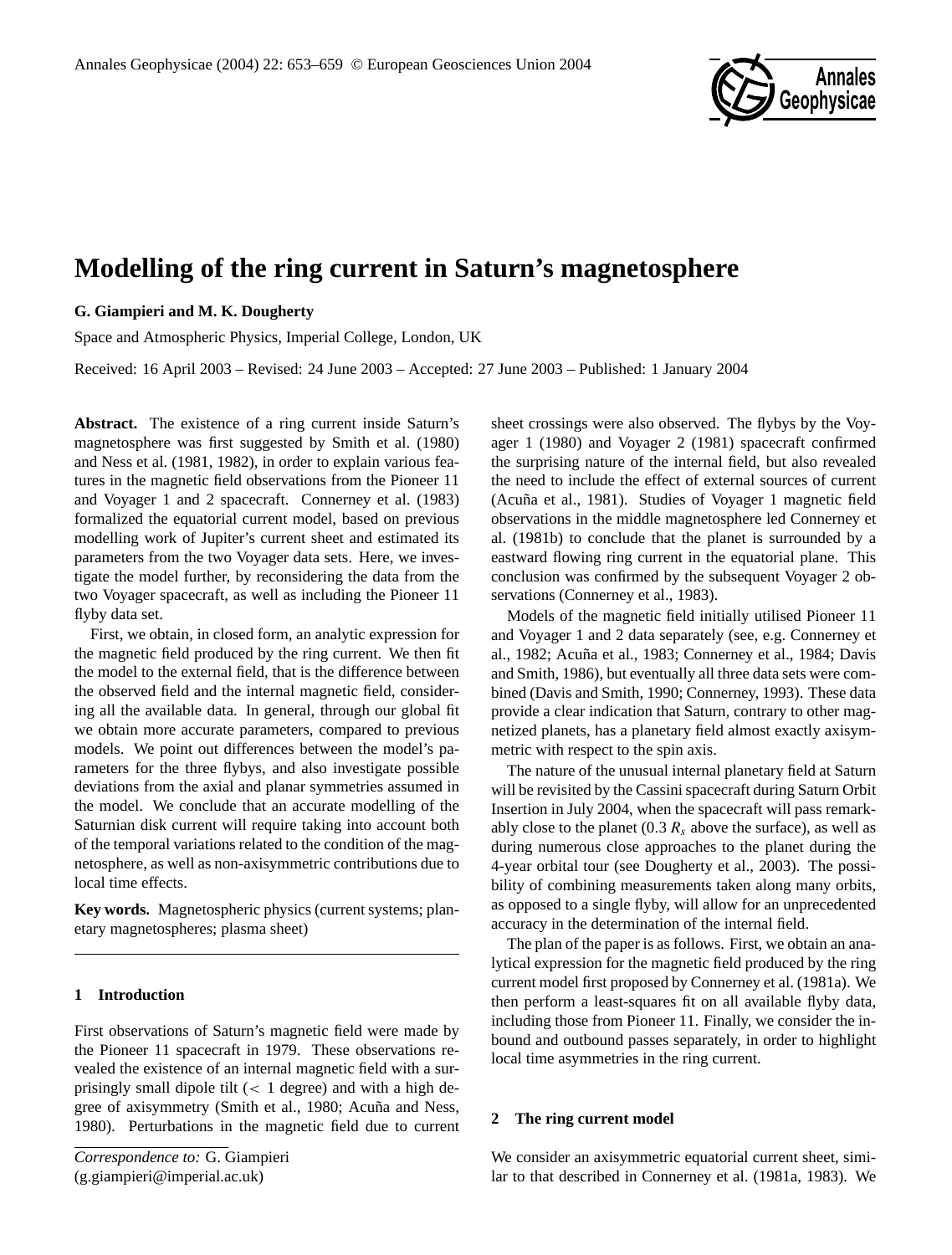adopt a cylindrical coordinate system  $(z, \rho, \phi)$ , with the zaxis parallel to the dipole axis. Assuming that the disk is confined to the region  $\{ |z| \leq D, a \leq \rho < \infty \}$ , and that the azimuthal current density is distributed as  $J_{\phi} = I_0/\rho$ , then the cylindrical components of the magnetic field are given by (Connerney et al., 1981a; Edwards et al., 2001)

$$
B_z(z, \rho, a) =
$$
  
\n
$$
\begin{cases}\n\mu_0 I_0 \int_0^\infty J_0(\rho x) J_0(ax) (1 - e^{-Dx} \cosh(zx)) \frac{dx}{x} |z| \le D \\
\int_0^\infty J_0(\rho x) J_0(ax) \sinh(Dx) e^{-|z|x} \frac{dx}{x} |z| > D\n\end{cases}
$$
(1)

$$
B_{\rho}(z, \rho, a) =
$$
  
\n
$$
\begin{cases}\n\mu_0 I_0 \int_0^{\infty} J_1(\rho x) J_0(\alpha x) \sinh(zx) e^{-Dx} \frac{dx}{x} & |z| \le D \\
\sin(z) \mu_0 I_0 \int_0^{\infty} J_1(\rho x) J_0(\alpha x) \sinh(Dx) e^{-|z|x} \frac{dx}{x} |z| > D,\n\end{cases}
$$
\n(2)

where  $J_n(x)$  is the Bessel function of order n. In the righthand-side of Eqs. (1)–(2) we have made explicit the dependence on  $a$ , the inner edge of the disk. Thus, if we now require the disk's outer edge to be finite at, say  $r = b$ , we simply need to subtract from Eq. (1) the same expressions with b in place of a, i.e.  $B_z$ (finite disk) =  $B_z(a) - B_z(b)$ , and similarly for  $B_\rho$ . Note that the azimuthal component  $B_\phi$  is identically null because of the axial symmetry of the model, and in the following we will neglect it altogether. Note also that  $I_0$  has the units<sup>1</sup> of Current × Length<sup>-1</sup>, so that the total current in the disk is given by  $I = 2I_0D\log(b/a)$ . By replacing in Eq. (1) the Bessel functions with argument  $\rho x$ , with their power series expansion, and integrating term by term, we eventually find

$$
B_{z}(z, \rho, a) = \frac{\mu_{0}I_{0}}{2} \left\{ \log \left[ \frac{(z + D + \xi_{a})}{(z - D + \eta_{a})} \right] + \frac{\sum_{k=1}^{\infty} \frac{(-1)^{k} (2k - 1)! \rho^{2k}}{2^{2k} (k!)^{2}}}{\sum_{n=1}^{\infty} \frac{P_{2k-1}^{o} [(z - D)/\eta_{a}]}{\eta_{a}^{2k}} - \frac{P_{2k-1}^{o} [(z + D)/\xi_{a}]}{\xi_{a}^{2k}} \right\}
$$
(3)

$$
B_{\rho}(z, \rho, a) = \mu_0 I_0 \sum_{k=0} \frac{(-1)^k (2k)! \rho^{2k+1}}{2^{2k+2} k! (k+1)!}
$$

$$
\left[ \frac{P_{2k}^o[(z-D)/\eta_a]}{\eta_a^{2k+1}} - \frac{P_{2k}^o[(z+D)/\xi_a]}{\xi_a^{2k+1}} \right],
$$
(4)

where

$$
\xi_a \equiv \sqrt{(z+D)^2 + a^2}, \qquad \eta_a \equiv \sqrt{(z-D)^2 + a^2},
$$

and the  $P_n^m(x)$  are the associated Legendre polynomials.

Alternatively, of the two Bessel functions that appear in each integral in Eq. (1), we can choose to expand the one with argument  $xa$  before integrating over  $x$ , thus obtaining

$$
B_z(z, \rho, a) = \frac{\mu_0 I_0}{2} \left\{ \log \left[ \frac{(z + D + \xi_\rho)}{(z - D + \eta_\rho)} \right] + \frac{\sum_{k=1}^{\infty} \frac{(-1)^k (2k - 1)! a^{2k}}{2^{2k} (k!)^2}}{\sum_{k=1}^{\infty} \frac{P_{2k-1}^0[(z - D)/\eta_\rho]}{\eta_\rho^{2k}} - \frac{P_{2k-1}^0[(z + D)/\xi_\rho]}{\xi_\rho^{2k}} \right\}
$$
(5)

$$
B_{\rho}(z, \rho, a) = \frac{\mu_0 I_0}{2\rho} \left\{ 2\text{sign}(z) \text{min}(|z|, D) +
$$
  
\n
$$
\eta_{\rho} - \xi_{\rho} - \sum_{k=1}^{\infty} \frac{(-1)^k (2k - 2)! a^{2k} \rho}{2^{2k} (k!)^2} \right\}
$$
  
\n
$$
\left[ \frac{P_{2k-1}^1[(z - D)/\eta_{\rho}]}{\eta_{\rho}^{2k}} - \frac{P_{2k-1}^1[(z + D)/\xi_{\rho}]}{\xi_{\rho}^{2k}} \right], \quad (6)
$$

where now

$$
\xi_{\rho} \equiv \sqrt{(z+D)^2 + \rho^2}, \qquad \eta_{\rho} \equiv \sqrt{(z-D)^2 + \rho^2}.
$$

We stress that Eqs.  $(3)$ – $(4)$  are exactly equivalent to Eqs.  $(5)$ – $(6)$ . The choice of which ones to use is purely a matter of convenience: in practice, since one takes only a few terms in the infinite sums, it is necessary, in order to assure fast convergence to the exact value, to use Eq. (2) when  $\rho \langle a, \rho \rangle$  and Eq. (3) when  $\rho \rangle$  a. For example, it is easy to show that the approximate expressions for the field components given in Edwards et al. (2001) can be obtained from Eqs. (2)–(3) by truncating the sums over k at  $k_{\text{max}} = 1$ . However, as pointed out in Bunce and Cowley (2003), those approximations, originally obtained for the Jovian disk, are less useful in Saturn's analysis, especially near the edges of the disk. With our analytical formulas (2)–(3), it is now straightforward to extend the approximations to any desired order. In particular, we have found that, by increasing  $k_{\text{max}}$  from 1 to 6, the average error in the field modelling components decreases from a few nT to less than 0.1 nT. This accuracy is sufficient, since, as we will see in the next section, the residuals rms average is of the order of a few nT. This ensures that the errors in the estimated parameters are solely due to noise in the data and the inadeguacy of the model (e.g. the axisymmetric assumption, or the  $1/\rho$  dependency), rather than inaccuracies in the formula for the field model. Moreover, the advantage of an analytical formula is obvious, since no numerical integration is necessary, in order to obtain the field's components.

### **3 Results of the fit**

We now adapt the disk's model to fit the magnetic field data collected by the three spacecraft that investigated the field

<sup>&</sup>lt;sup>1</sup> Note that Eqs.  $(10)$ – $(12)$  in Connerney et al.  $(1981a)$  are dimensionally incorrect. However, their Eqs.(13)-(15) and subsequent ones are correct (see Edwards et al., 2001)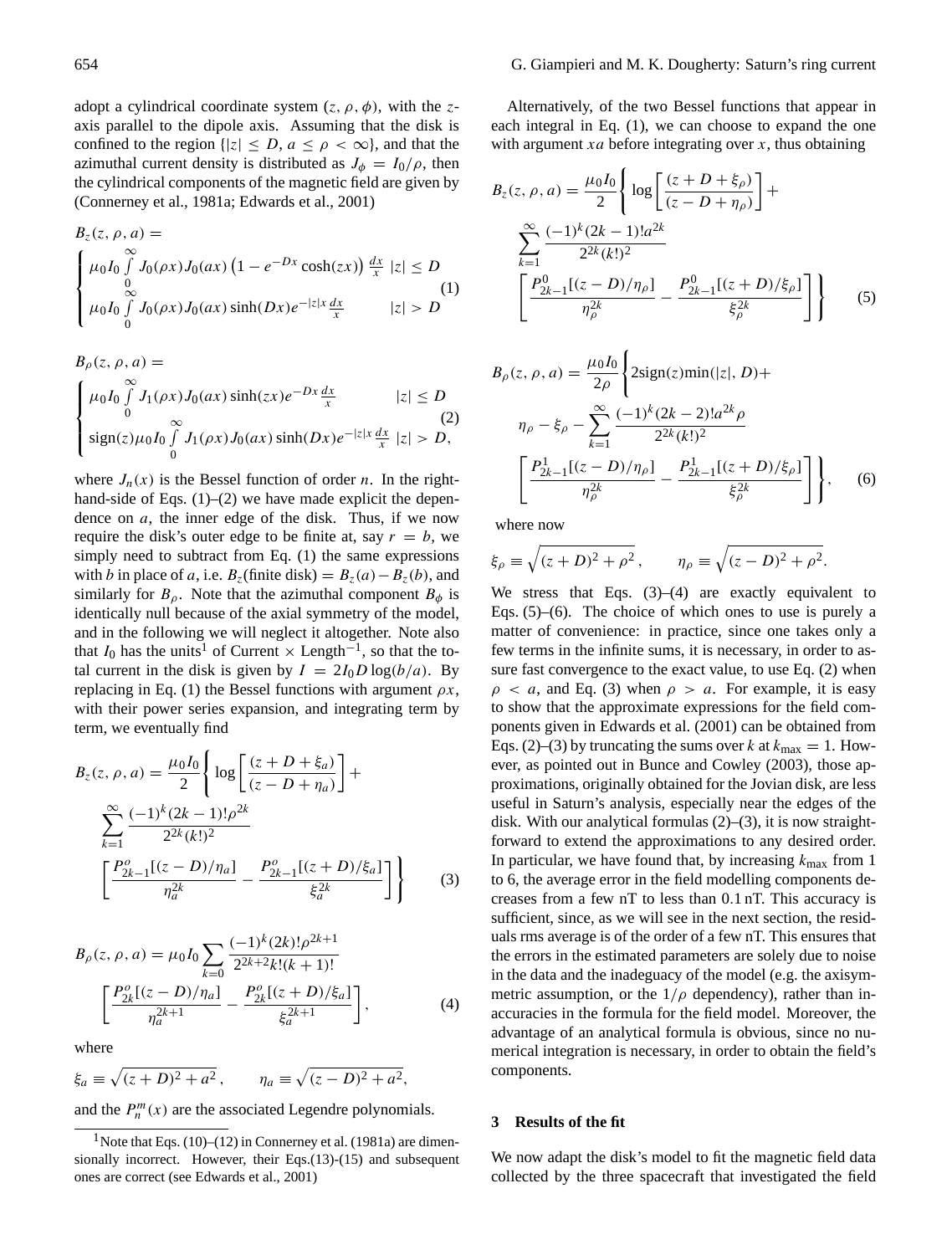

**Fig. 1.** Voyager 1 external field and models. The upper panel shows the  $\Delta B_z$  component, the lower one the  $\Delta B_\rho$  component, both expressed in nT. The horizontal axis is time (in hours) from closest approach, which occurred at 23:73 spacecraft even time (SCET). The equatorial distance  $\rho$  (in  $R_s$ ) is shown in the bottom panel. The solid line is the field of the model ring current. The dotted line corresponds to model A.



**Fig. 2.** Voyager 2 data and models (same as Fig. 1). SCET at closest approach is 03:35.

around Saturn. The first step consists of eliminating the contribution from sources inside the planet. For the internal field, we have considered both the  $Z_3$  model by Connerney et al. (1982), based on the two Voyager spacecraft data only, and the *SPV* model by Davis and Smith (1990), based on an extensive analysis of all the flyby data combined together. These two models vary only in the values of the dipole, quadrupole and octupole moments. By repeating our analysis with both the  $Z_3$  and *SPV* models, we are able to conclude that differences in the internal parameters between the two models do not significantly affect the values of the disk parameters, although the *SPV* model produces slightly smallest residuals.<sup>2</sup> Since we are not including the internal field parameters in our fit, we have discarded data collected within the inner  $4 R_s$  of Saturn's magnetosphere. Also, data

<sup>&</sup>lt;sup>2</sup>This may be simply due to the fact that we do not apply any weighting to the data (and does not necessarily reflect a better quality of the  $SPV$  model compared to the  $Z_3$  one).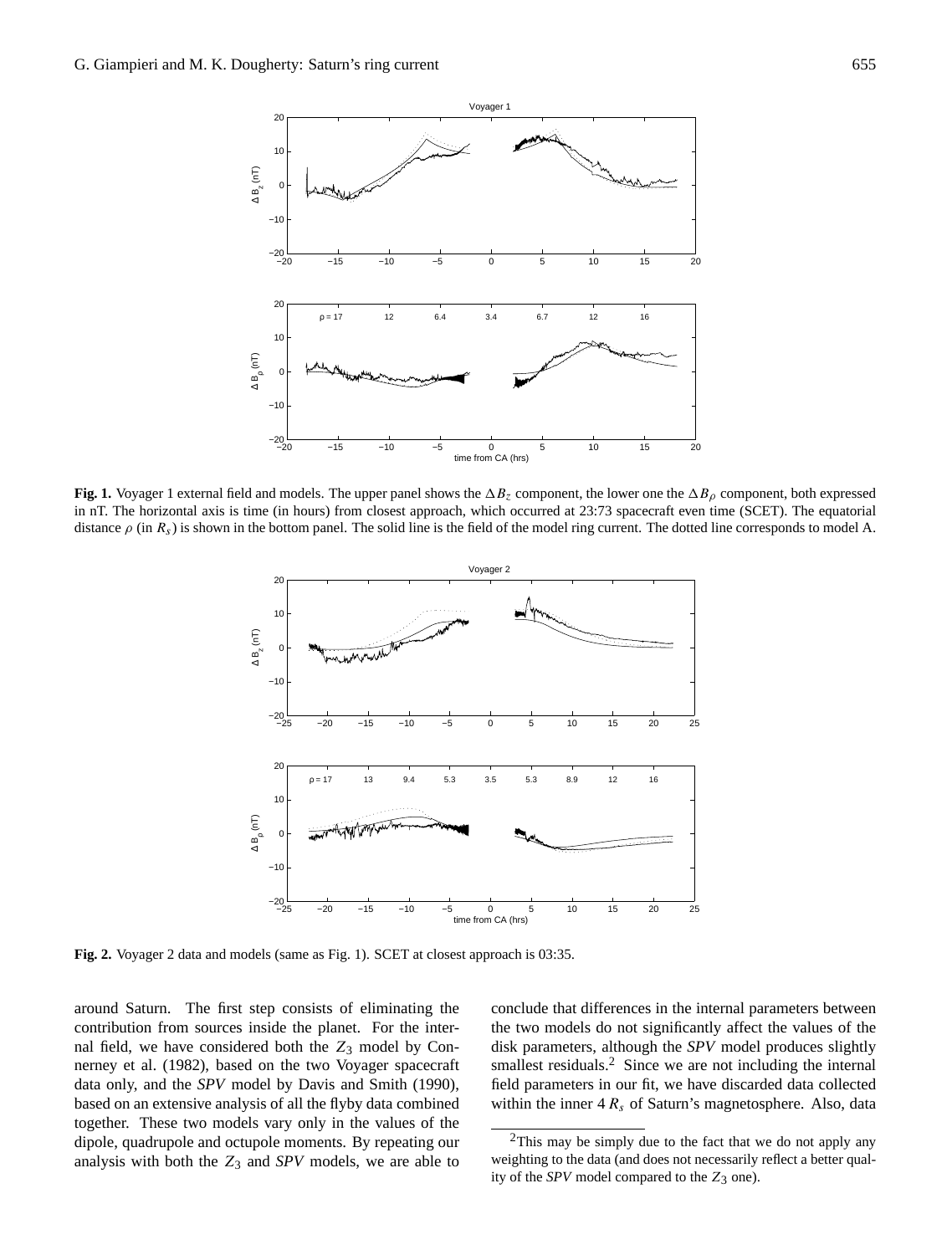

**Fig. 3.** Pioneer 11 data and models. The dotted and dashed lines correspond to model A and B, respectively. Note the inbound magnetopause crossing at  $t = -20$  h. The large disturbance in  $B_\rho$  at around  $t = 15$  h can be associated with a periodicity in the magnetic field near the rotation period. This has been postulated as due to the existence of a low latitude magnetic anomaly (Espinosa and Dougherty, 2000). At closest approach,  $SCET = 16:45$ .



**Fig. 4.** Same as Fig. 1, with inbound and outbound observations analyzed separately. Note how the outer edge of the disk becomes closer to the planet during the inbound pass (refer also to Table 1).

outside 20  $R_s$  were removed before the fit, in order to minimize the effects of magnetopause currents (Saturn's dayside magnetospheric radius being of the order of  $16-20 R<sub>s</sub>$ ). No other external contributions, besides those due to the disk, have been considered in this analysis.

Figures 1–3 show, for each of the three flybys, the external  $\Delta B_z$  and  $\Delta B_\rho$  components of the magnetic field (i.e. the

data subtracted the internal field), as a function of the time from closest approach. The solid line represents our leastsquares fit model. We have also compared our results with those obtained by other authors. The dashed lines are the field components calculated from the original model by Connerney et al. (1983) (hereafter called 'model A'). In the case of Pioneer 11, we have also considered the model obtained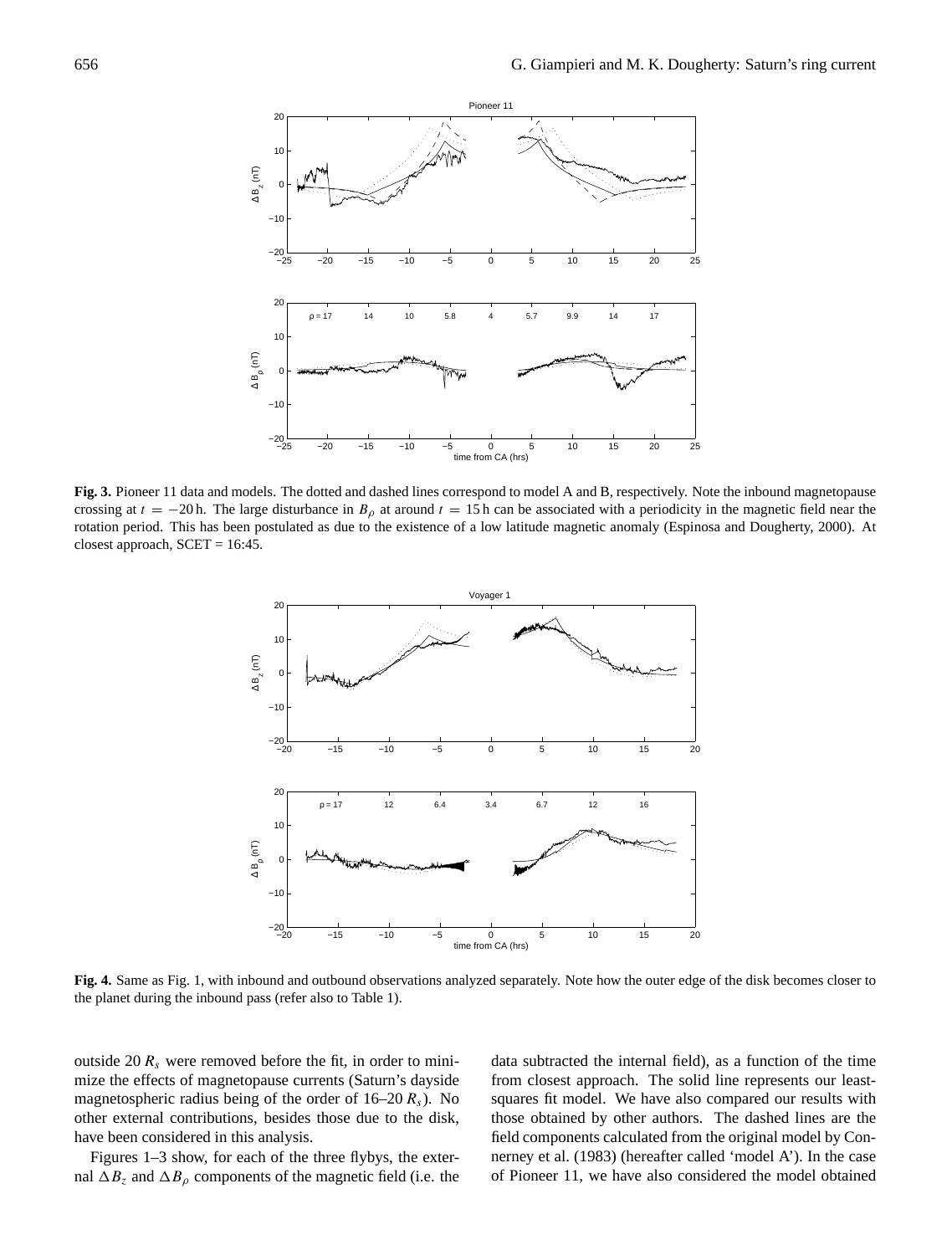

**Fig. 5.** Same as Fig. 2, with inbound and outbound observations analyzed separately. The outbound model is now a much better fit to the observations, implying a thicker and more extended disk on the dawn side of the planet (see Table 1).

by Bunce and Cowley (2003) for that particular flyby ('model B'). The cusps in the model lines indicate when the spacecraft entered or left the ring current region. These crossings do not occur in the Voyager 2 case (Fig. 2), due to the high inclination of the Voyager 2 trajectory. We have obtained the geometrical parameters of the disk, i.e.  $a, b, D$ , and the current parameter  $\mu_0 I_0$ , for each of the three orbits, through a large-scale least-squares fit algorithm, using the reflective Newton method. The values of the parameters are given in Table 1, along with the analogous quantities from models A and B. The last column in Table 1 shows the rms average of the fit residuals, which provides a measure of the quality of the fit.

## **4 Discussion**

From Table 1, we can conclude that our global least-squares fit, using the more accurate disk model allows, in general, for a significant improvement in our knowledge of the model's parameters, compared to previous models, which were not optimal in a least-squares sense.

In general, however, it appears that a single current disk model does not fit both the inbound (dayside) and outbound (dawn flank) observations equally well. We believe that this asymmetry reflects both a dependence on local time and on the state of the magnetospheric cavity, which is not compatible with the assumption of an axisymmetric disk. Similar anisotropies were also observed in the charged particles density distributions. Previous studies of Saturn's total magnetic field have already confirmed the need to use a different set of external terms for inbound and outbound orbits (see, e.g. Davis and Smith, 1986). Accordingly, we have considered

**Table 1.** Disk model's parameters: inner radius a, outer radius b, half-thickness D, and current parameter  $\mu_0 I_0$ . The first 2 rows shows the parameters' values for Model A (Connerney et al., 1983) and B (Bunce and Cowley, 2003), respectively. The last column gives the rms average of the residuals. Numbers in parentheses are the residuals rms averages obtained with Model A or B, respectively, from the Voyager and Pioneer data. Units used are  $R<sub>s</sub>$  for lengths, and nT for field magnitudes

|                | a   | h     | D   | $\mu_0 I_0$ | rms |       |
|----------------|-----|-------|-----|-------------|-----|-------|
| Model A        | 8.0 | 15.5  | 3.0 | 60.4        |     |       |
| Model B        | 6.5 | 12.5  | 2.0 | 76.5        |     |       |
| Voyager 1      | 7.9 | 16.4  | 2.6 | 54.4        | 2.5 | (2.8) |
| Voyager 2      | 7.2 | 13.7  | 2.1 | 56.8        | 2.9 | (4.2) |
| Pioneer 11     | 6.4 | 13.9  | 1.8 | 50.8        | 3.9 | (4.6) |
| Voyager 1 IN   | 7.6 | 15.3  | 3.1 | 40.0        | 1.5 | (3.0) |
| Voyager 2 IN   | 6.1 | 12.0  | 1.5 | 52.3        | 2.2 | (5.7) |
| Pioneer 11 IN  | 6.8 | 12.2. | 1.9 | 51.1        | 2.9 | (4.1) |
| Voyager 1 OUT  | 8.0 | 18.0  | 2.4 | 62.0        | 2.0 | (2.7) |
| Voyager 2 OUT  | 8.2 | 18.0  | 2.5 | 60.0        | 0.9 | (1.4) |
| Pioneer 11 OUT | 6.4 | 18.0  | 2.8 | 40.0        | 3.6 | (5.1) |

the inbound and outbound sections of the flyby orbits separately, and in this way we have obtained a significant improvement in the rms values (see Table 1). The improved models are shown in Figs. 4–6. Note that by doing so, we are implicitly assuming that an axisymmetric, equatorial model is inadequate for describing the details of the flybys. Note that flyby data sets do not allow for discrimination between spatial anisotropies versus temporal variations. However, it is probably reasonable to expect some local time asymmetries;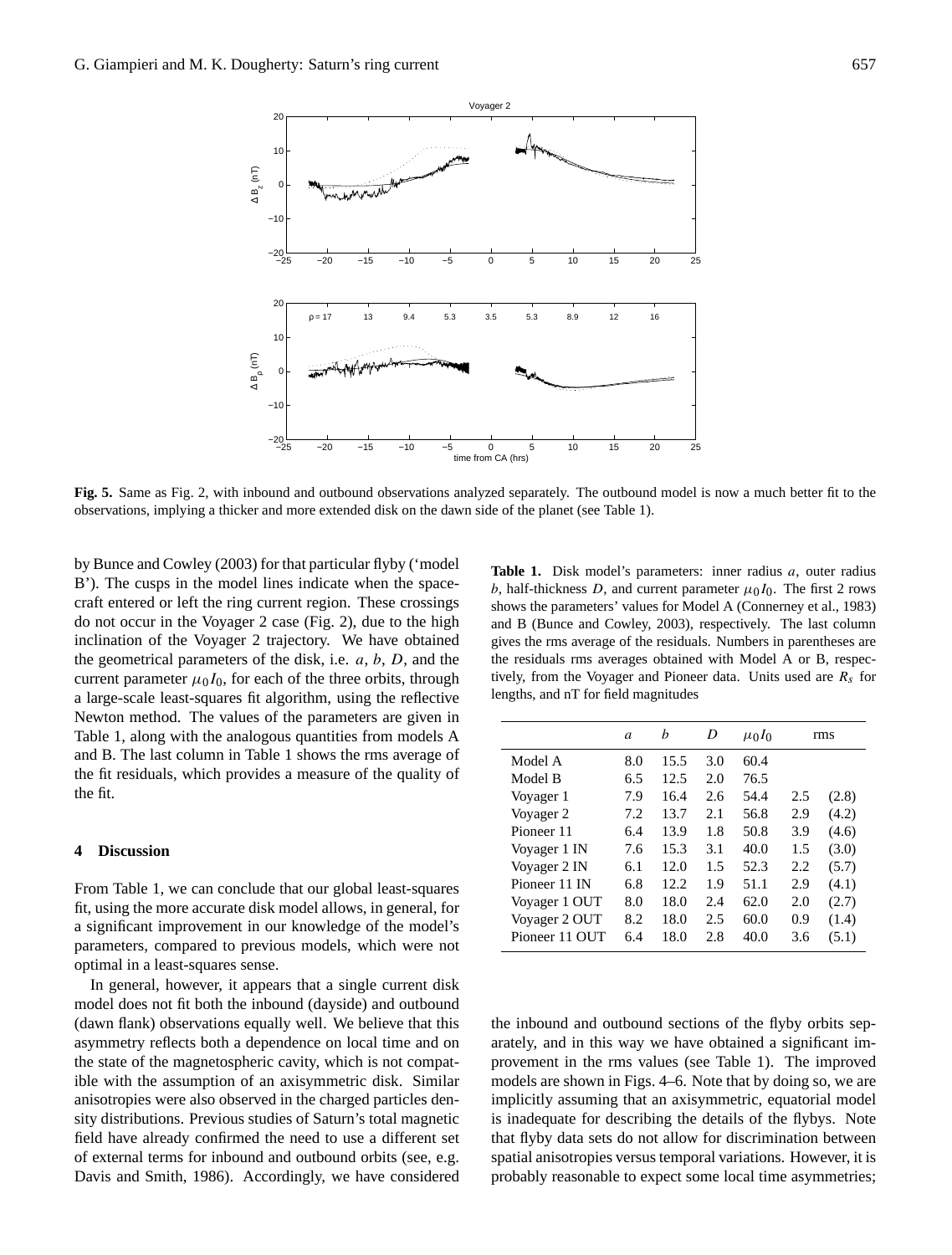

**Fig. 6.** Same as Fig. 3, with inbound and outbound observations analyzed separately. As for the Voyager 1 case, the disk during the inbound pass appears to be more compressed than during the outbound.

for example, from Table 1 we can see that the outbound trajectory usually requires a larger value of  $b$  compared to the inbound data, as would be expected for an extended magnetospheric cavity on the dawn versus dayside sector.

The results shown in Table 1 clearly reveal the need for a nonaxially symmetric current sheet model at Saturn, where a range of differing best fit current sheet parameters result during both inbound and outbound passes for the same spacecraft flyby. These parameters do seem, however, to be consistent between one flyby period and the next, for similar magnetospheric conditions. For example, both Pioneer 11 and Voyager 2 inbound flybys observed the magnetosphere in a contracted state, and the current parameter  $\mu_0I_0$ , which results for these two flybys, is very similar. In addition, the values derived for both the inner and outer edge of the current disk, as well as its thickness, are comparable. This is in contrast to the parameters derived for the Voyager 1 inbound flyby, when the magnetosphere was in an intermediate state, where a lower current parameter, an extended current sheet extent and a greater current sheet thickness result (revealing a possible correlation between the current sheet thickness and radial extension).

The Voyager 1 and 2 outbound flybys saw the magnetosphere in a steadily inflating state (with Voyager 2, in particular, being greatly inflated, possibly as a result of being immersed in the Jovian magnetotail at the time). This resulted in current sheet parameters of both flybys being very similar in comparison to the Pioneer 11 values for a rather compressed but expanding magnetosphere.

The sources of plasma at Saturn are still not well understood, in contrast to the case of Jupiter, where the dominance of the Io plasma source is very clear. Hence, there is no Iotype mechanism which can clearly be identified inside Saturn's magnetosphere as being the main source of plasma. In fact, a variety of sources is assumed to contribute to the ions, which, in turn, generate the disk current. These source include the planet's ionosphere, the rings, the icy satellites, neutral H clouds, and Titan. Note that all of these sources are located at various radial distances from the planet, ranging from very close to the planet, out to the boundary of the magnetosphere. Hence, in order to be able to better model the Saturnian ring current, not only will magnetometer data from the Cassini orbiter be necessary, but a better understanding of the various plasma sources and sinks within the magnetosphere will be required.

*Acknowledgements.* We thank Emma Bunce, Stephane Espinosa, and Paul Henderson for helpful discussions.

Topical Editor T. Pulkkinen thanks two referees for their helping in evaluating this paper.

#### **References**

- Acuña, M. H. and Ness, N. F.: The Magnetic Field of Saturn: Pioneer 11 Observations, Science, 207, 444–446, 1980.
- Acuña, M. H., Connerney, J. E. P., and Ness, N. F.: Topology of Saturn's Main Magnetic Field, Nature, 292, 721–726, 1981.
- Acuña, M. H., Connerney, J. E. P., and Ness, N. F.: The  $Z_3$  Zonal Harmonic Model of Saturn's Magnetic Field: Analyses and Implications, J. Geophys. Res., 88, 8771–8778, 1983.
- Bunce, E. and Cowley, S. W. H.: A Note on the Ring Current in Saturn's Magnetosphere: Comparison of Magnetic Data Obtained During the Pioneer 11 and Voyager 1 and 2 Flybys, Ann. Geophysicae, 21, 661–669, 2003.
- Connerney, J. E. P., Acuña, M. H., and Ness, N. F.: Modelling the Jovian Current Sheet and Inner Magnetosphere, J. Geophys. Res., 86, 8370–8384, 1981a.